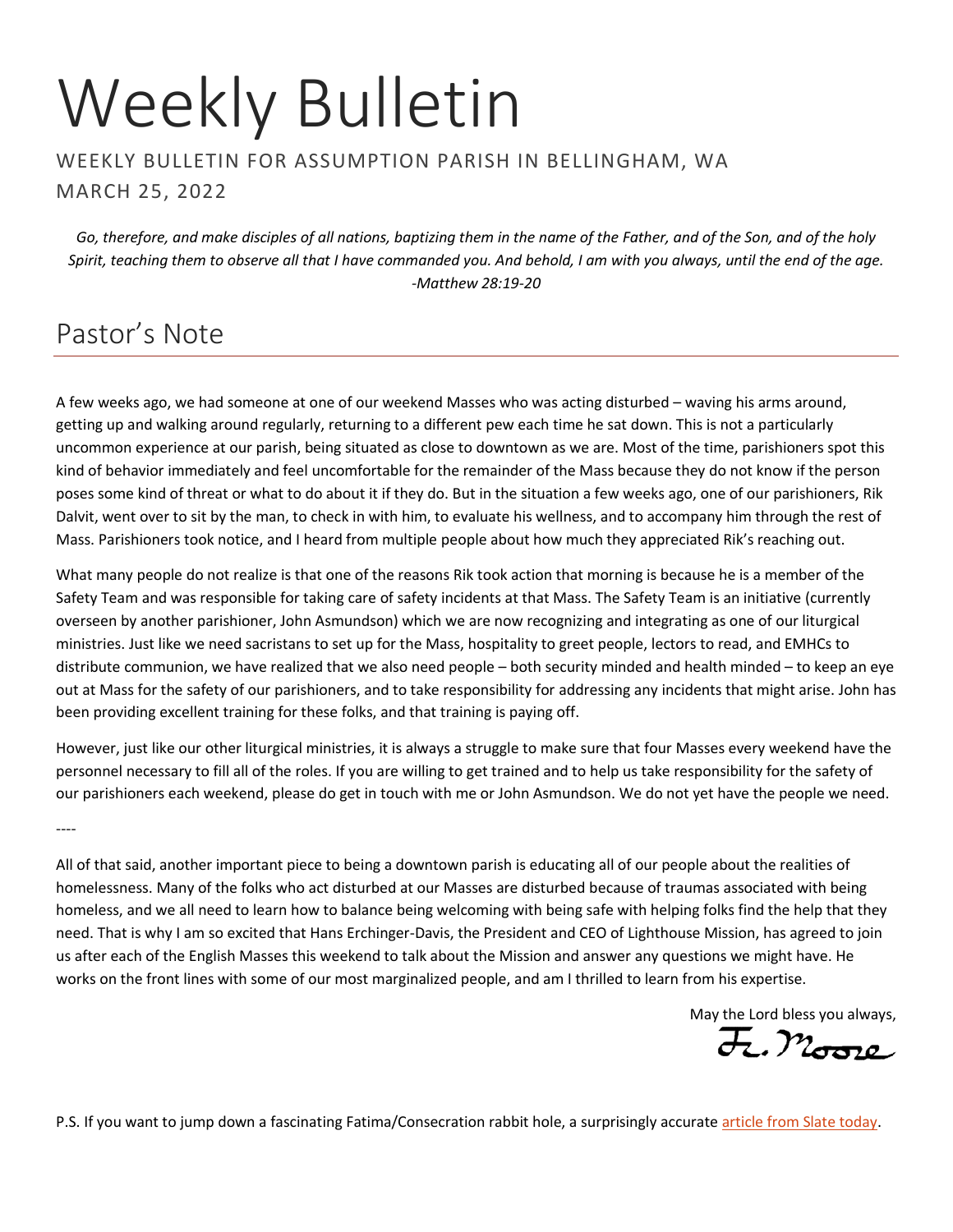### Northwest Catholic Magazine Online

Northwest Catholic Magazine now has a weekly digital version. This digital version includes much more current information and interesting articles than the bi-monthly paper magazine. Parishioners can subscribe at nwcatholic.org/magazine

### Support for Ukraine

The U.S. Conference of Catholic Bishops' Department of Migration and Refugee Services is closely monitoring the ongoing conflict in Ukraine, as well as resulting refugee flows. The situation is developing daily, and this page will be updated regularly with new resources and information. Stay up to date at [justiceforimmigrants.org/ukraine/](https://justiceforimmigrants.org/ukraine/)

### Mass for Child Abuse Prevention Month

April is National Child Abuse Prevention Month. During this month, all people are invited to increase our awareness, to educate ourselves and our communities, and to seek healing for those who have been so tragically impacted by the scourge of child abuse. As people of faith who respect the life and dignity of every human person, ensuring the safety of children is a God-given responsibility. For more information regarding this topic click visi[t archseattle.org/.](https://archseattle.org/)

# Parish News

### Consecration of Russia and Ukraine

At the request of Pope Francis and Archbishop Etienne, Assumption will be participating in the consecration of Russia and Ukraine to the Immaculate Heart of Mary on the Feast of the Annunciation (this Friday, March 25<sup>th</sup>). We will recite the prayer of consecration in the church following the school Mass (Mass at 8:15, prayer shortly after 9:00). Even those who cannot attend the Mass are invited to participate following the Archdiocesan instructions [here.](https://archseattle.org/event/pray-for-peace-and-the-consecration-of-russia-and-ukraine-to-the-immaculate-heart-of-mary/) The prayer can be found i[n English,](https://archseattle.org/wp-content/uploads/2022/03/Pope-Francis-Act-of-Consecration-2022.pdf) [Spanish,](https://archseattle.org/wp-content/uploads/2022/03/Pope-Francis-Act-of-Consecraton-2022_SPANISH.pdf) an[d Vietnamese.](https://archseattle.org/wp-content/uploads/2022/03/Vietnamese-Language-Act-of-Consecration-min.pdf)

### Lighthouse Mission Presentations this Weekend

After the 5:00 p.m., 8:00 a.m., and 10:00 a.m. Masses this weekend, Fr. Moore has invited Hans Erchinger-Davis, the President, and CEO of Lighthouse Mission, to give a 15-minute presentation about the Lighthouse Mission ministry and answer any questions that parishioners might have. We are so blessed to have him and to hear about the work of the Mission.

### No Longer Streaming Daily Mass

In Genesis 18, Abraham negotiates with God about how many righteous people would have to be present in Sodom and Gomorrah for him to spare the city, and the final number they settle on is 10. Fr. Moore has been using this as the standard for how long to continue streaming Masses. Our daily Mass numbers have dropped below this point, so starting on Tuesday, **we will no longer be streaming the daily Masses**. We will continue to stream the 5:00 p.m. and 8:00 a.m. weekend Masses for now, as well as funerals, weddings, and baptisms upon request.

### Lenten Soup Suppers and Presentations

The week's Soup Supper presentation will be led by **Hope House,** the Catholic Community Services outreach ministry hosted on Assumption's campus.

*On each Friday of Lent (March 4 – April 8) bilingual Stations of the Cross are offered at 6:00pm in the Church followed by a Soup Supper and Presentation in the Gym. Donations of vegetarian soups and bread may be dropped off in the Gym beginning at 5pm on Friday, and your help with setting up tables and chairs between 5 and 5:30pm in the Gym is needed and appreciated.*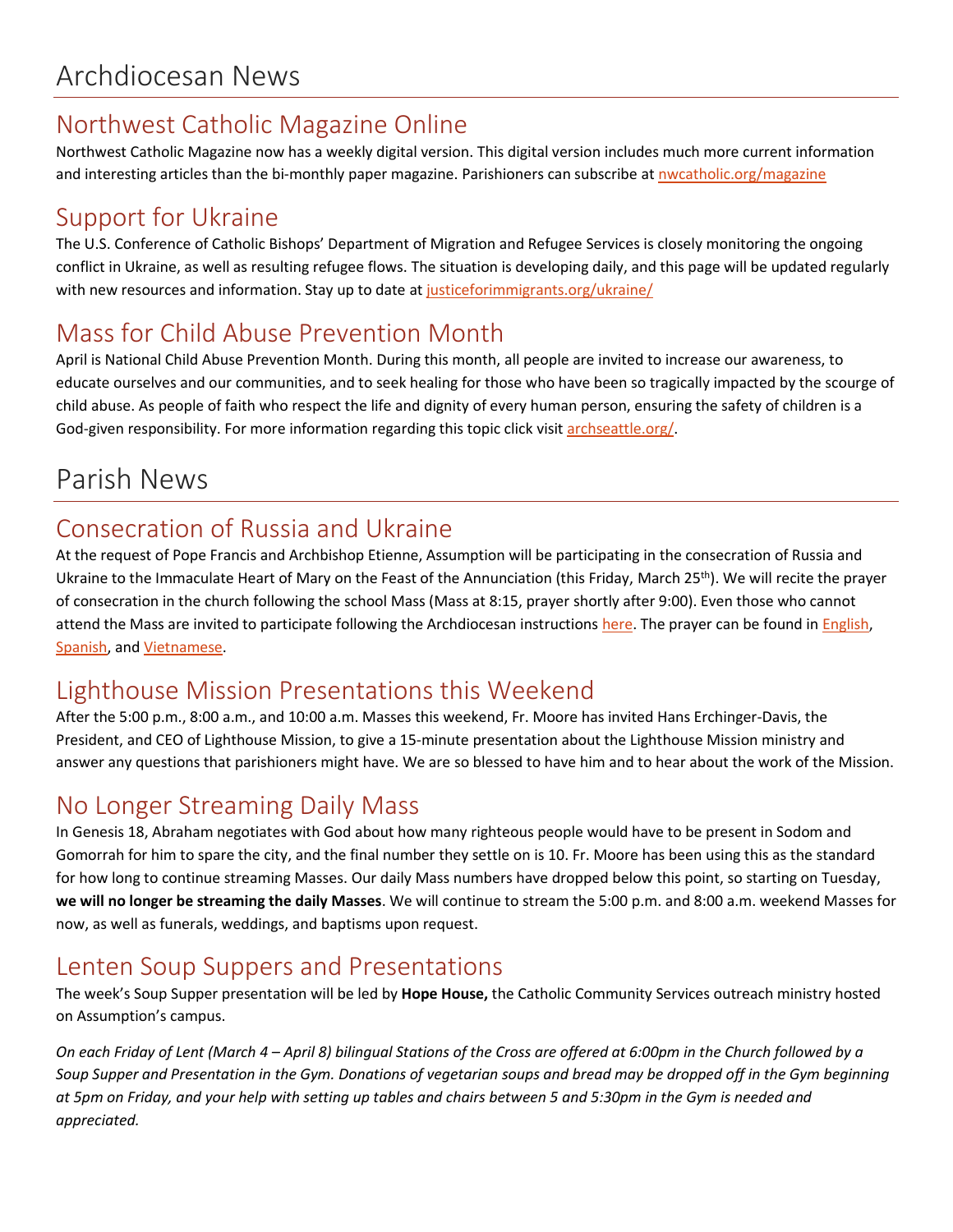### CRS Rice Bowls

Please start bringing your CRS Rice Bowl donations to the Church. There will be a final gathering of these donations on Holy Thursday with members of our local Catholic Relief Services Group collecting them in the Gathering Space and bringing them forward during the Offertory. As in years past we ask that, if possible, you write a check to the church for the total amount rather than bring in your container filled with pennies, nickels, dimes, and quarters! Thank you again for your Lenten care and concern for our sisters and brothers in Christ who benefit from our CRS offerings.

### Phishing Emails

Some parishioners have reported that they have received bogus emails that appear to come from Deacon Larry or Fr. Moore. Remember, your priest, parish staff/volunteers, will NEVER ask you to give them a donation directly. The parish will only be collecting funds for:

- annual parish stewardship
- the Annual Catholic Appeal
- special collections that are publicized at Mass and in the bulletin

If you receive a request for a gift that appears to come from the parish, your priest, or parish staff/volunteers that isn't for one of the above, you should ignore this request.

## School News

### Mothers' Day Baskets

The current seventh graders are selling Mother's Day Baskets this weekend and into next week. The school office needs to receive orders by Friday, April 1<sup>st</sup>, so this is a quick turnaround. If you'd like to purchase a basket to support the eighth-grade trip to Washington, D.C. next year, please fill out [an order form](https://school.assumption.org/wp-content/uploads/2022/03/Hanging-Baskets.pdf) (found at the end) and bring it to the school office or put it in the mail.

### Spring Break

Spring Break begins on Monday, April 4<sup>th</sup> to be aligned with the Bellingham School District. However, the students will be holding a special prayer time on Good Friday (April 15<sup>th</sup>) as we conclude Holy Week and prepare for Easter Sunday. Parishioners are welcome to join the students for *Prayer in the Garden* and Stations of the Cross starting at 10:15 am on April  $15<sup>th</sup>$ .

# Affiliated Organizations

### Support Agape Food Bank with Mini Golf!

Agape Food Bank, a self-funded ministry of the Archdiocese of Seattle serving in Whatcom County, fosters dignity, community, and justice by increasing access to culturally appropriate food, hygiene items, educational supplies, & resources for the farmworker community of Whatcom County. Go mini golfing with your family or friends and financially support the food bank every Sunday in April at Flatstick Pub Bellingham. \$2 from every round of mini golf and \$2 from every adult beverage will be donated to Agape Food Bank. All ages welcome at Flatstick until 7pm. Agape staff will be onsite each Sunday 1-4pm to answer questions and share more about our work. Learn more about Agape at: archseattle.org/agape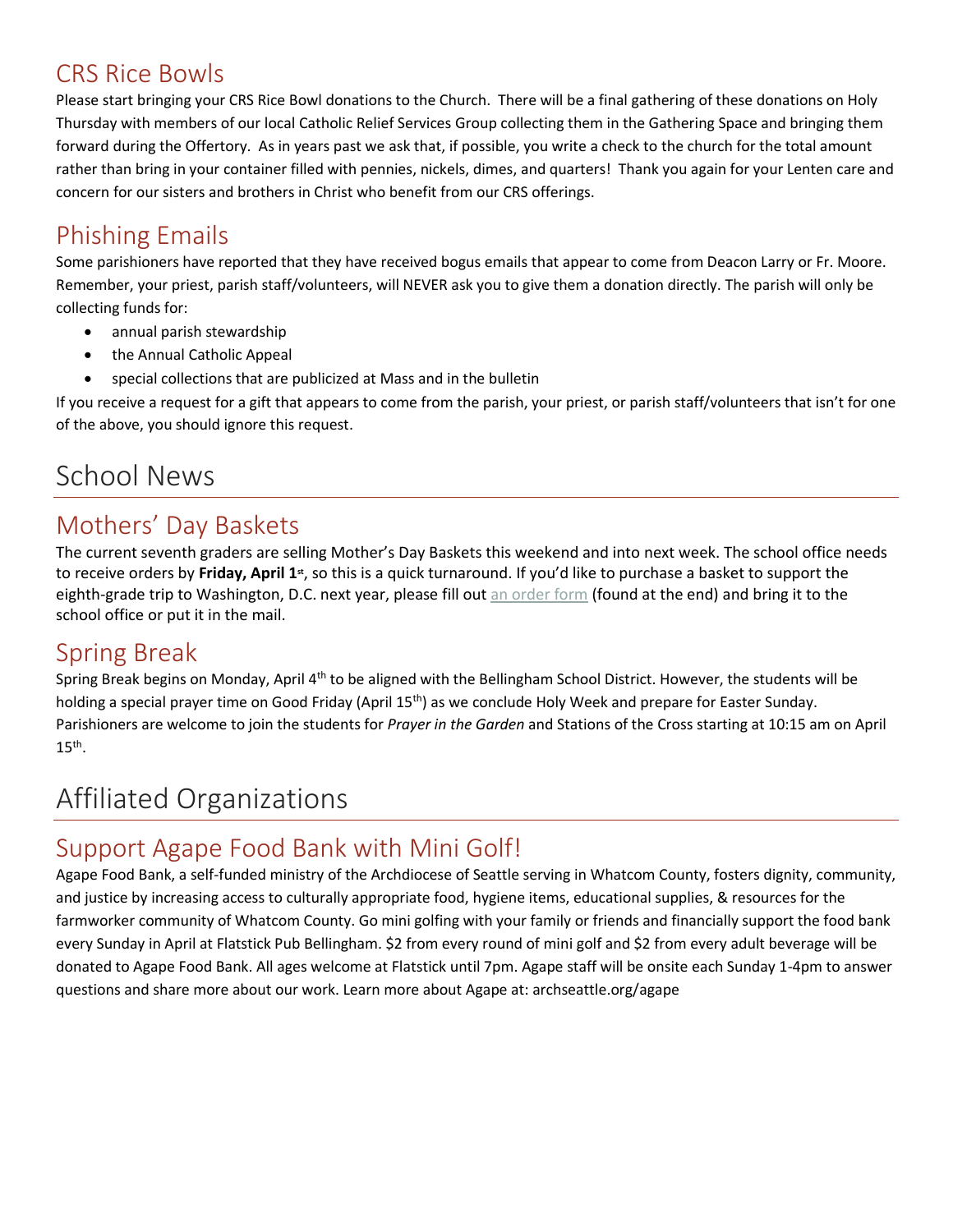### March is Colon Cancer Awareness Month

Dr Alan Chang is an Assumption Parishioner and Gastroenterologist who was gracious enough this week to provide us with some important information on Colon Health.

- The colon, also known as the large intestine, is the last 3-4 feet of the intestinal tract. It includes the rectum, which is the last few inches of the colon.
- Colorectal cancer (CRC) is common: in the United States, excluding skin cancer, it is the third most common cancer diagnosed in both men and women; it is the second most common cause of cancer-related deaths in adults in the US; the lifetime risk of developing CRC is about 1 in 23 (4.3%) for men, and 1 in 25 (4.0%) for women.
- CRC is preventable in most cases. The vast majority of colon cancers start at some point as a polyp, which is a growth of tissue in the lining of the intestine. Over the course of time, some polyps keep growing and turn into colon cancer. If we remove the polyps, they are not there to grow into cancer.
- Who should be screened? For patients of average risk, the US Preventative Services Task Force (USPSTF) and American Cancer Society recommend screening starting at the age of 45. (Previously was age 50, but trends of increased incidence of CRC in younger adults prompted this change in recommendation recently.)
- Should anyone be screened even earlier for CRC? Patients at high risk, which can include family history of first-degree relatives with colon cancer or precancerous polyps before age 60; multiple family members with CRC or precancerous polyps; family history of inherited CRC syndrome; and patients with a previous diagnosis of Ulcerative Colitis or Crohn's disease should, in some situations, be screened earlier.
- Regular screening can help prevent colorectal cancer through diagnosis at an early curable stage, or the removal of precancerous polyps. Please discuss CRC screening with your doctor!

Further information can be found at:

[www.cancer.org/cancer/colon-rectal-cancer.html](http://www.cancer.org/cancer/colon-rectal-cancer.html)

[www.asge.org/home/crc-screening](http://www.asge.org/home/crc-screening)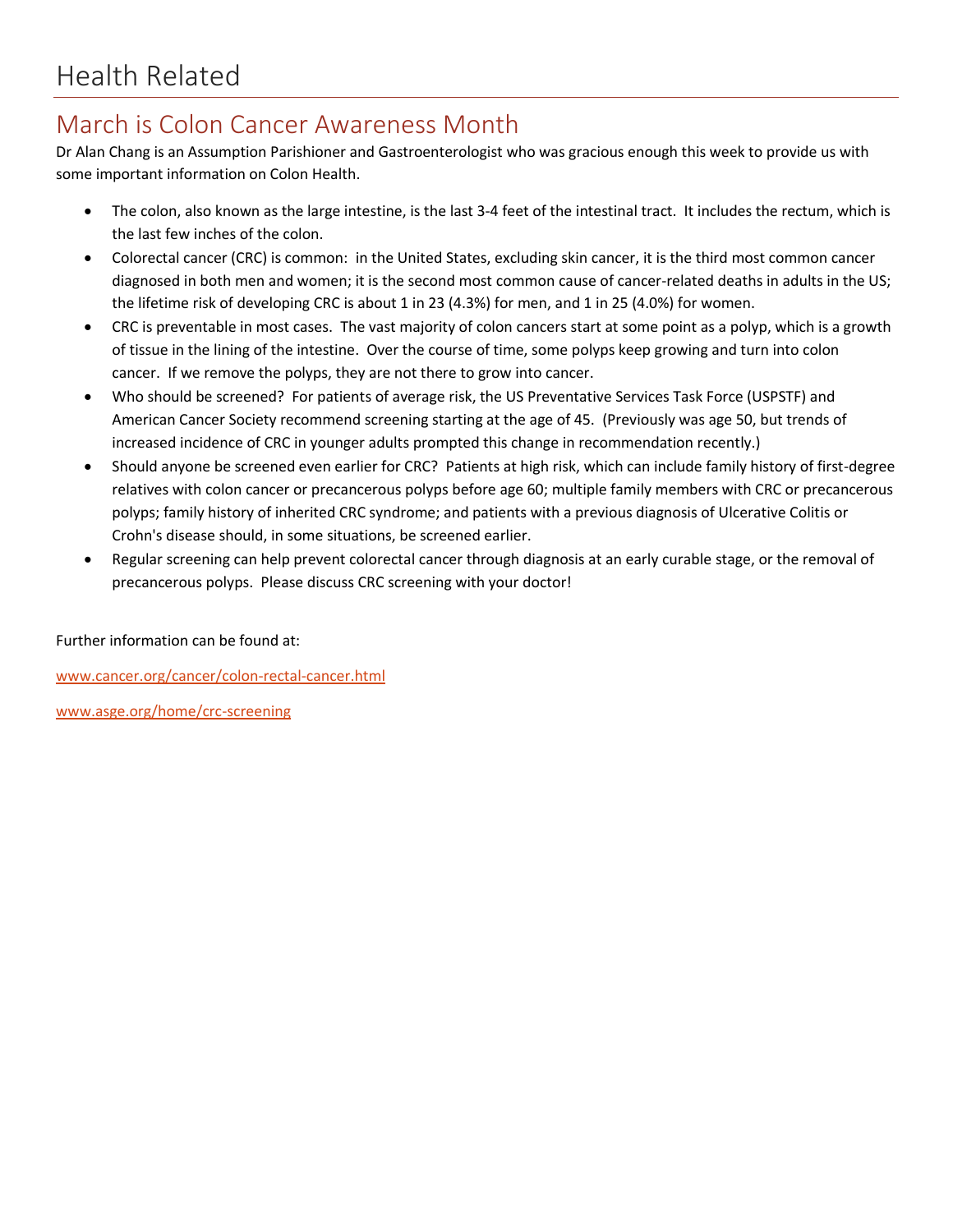# Upcoming

#### Events

- **Sunday, Mar.27**
	- o 9:00 am Coffee Hour, Gym
	- o 11:00 am Coffee Hour, Gym
- **Friday, Apr. 1**
	- o 4:00 pm Reconciliation
	- $\circ$  6:00 pm Stations of the Cross-bilingual
	- o 6:45 pm Lenten Soup Supper, Gym
- **Saturday, Apr. 2**
	- o 4:00 pm Rosary Prayer, Church
- **Sunday, Apr. 3**
	- o 9:00 am Coffee Hour, Gym
	- o 11:00 am Coffee Hour, Gym

### Intentions

- **Saturday, Mar. 26**
	- o 5:00 pm, James Pitzer, RIP
- **Sunday, Mar. 27**
	- o 8:00 am, Pro Populo
	- o 10:00 am,
	- o 12:30 pm, María Adela Bolaños, SI
- **Tuesday, Mar. 29**
	- o 5:30 pm, Tanya Kerstiens, RIP
- **Wednesday, Mar. 30**
	- o 7:15 am, Virginia Reilley, RIP
- **Thursday, Mar. 31**
	- o 7:15 am
- **Friday, Apr, 1**
	- o 8:15 am, Charlotte White, SI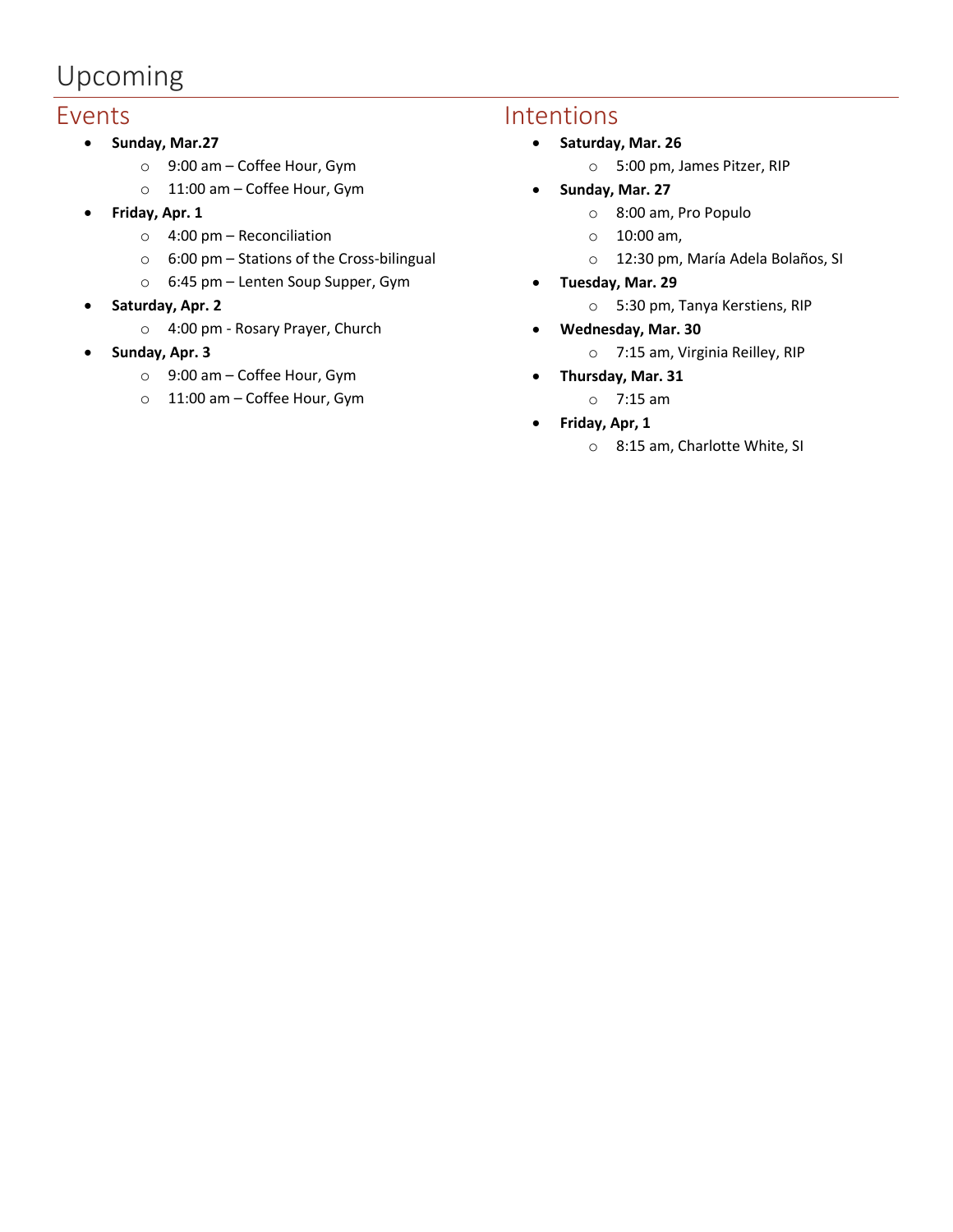# MOTHER'S DAY HANGING BASKETS!

#### (Just in time to celebrate the moms in your life!)

We are so excited to partner with Van Wingerden Greenhouses to offer premium 12" hanging baskets with several varieties of baskets to choose from at pick up.

Since 1980, Van Wingerden has a well-known reputation for growing the most beautiful hanging baskets in the Pacific Northwest.

### PICK UP DATES AND TIMES:

Monday May 2, 2:45-3:15 pm

Tuesday May 3, 7:45-8:15 am and 2:45-3:15 pm

Questions? Please email Nikki Lockhart at [nikanak@comcast.net](mailto:nikanak@comcast.net)

This fundraiser will support Assumption's Class of 2022!

# ORDERS DUE BY APRIL 1!

I would like basket(s) for \$50 each

(Please make checks payable to Assumption PTC)

Name:

Email:

Phone:





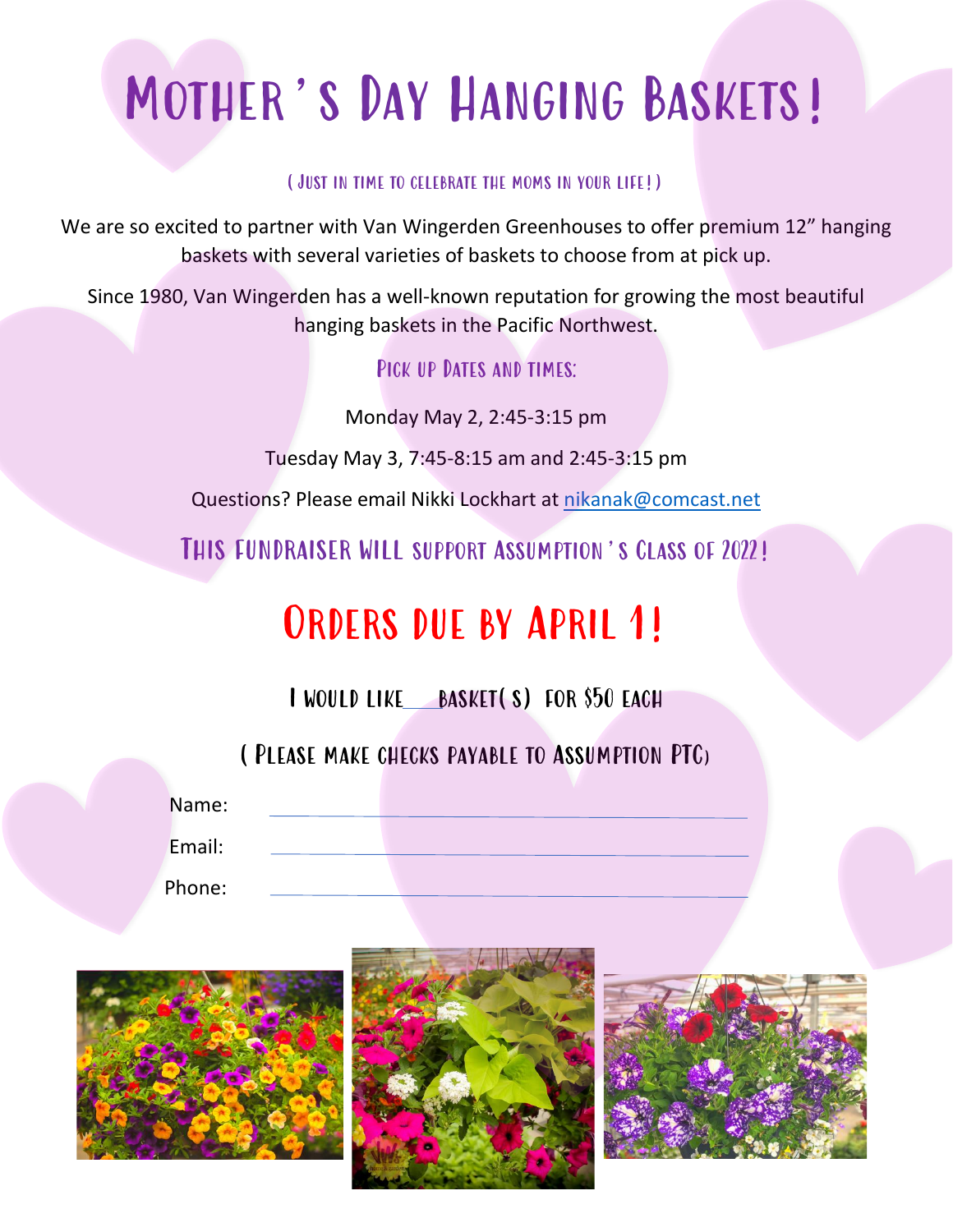# Boletín semanal

#### BOLETÍN SEMANAL DE LA PARROQUIA DE LA ASUNCIÓN EN BELLINGHAM, WA MARZO DE 4 DE 2022

*Vayan, pues, y hagan discípulos de todas las naciones, bautizándolos en el nombre del Padre y del Hijo y del Espíritu Santo, enseñándoles a guardar todo lo que les he mandado; y ¡recuerden! Yo estoy con ustedes todos los días, hasta el fin del mundo. -Mateo 28, 19-20*

## Nota del Pastor

Hace unas semanas, tuvimos a alguien en una de nuestras misas de fin de semana que se mostraba perturbado: agitaba los brazos, se levantaba y caminaba regularmente, volviendo a un banco diferente cada vez que se sentaba. Esta no es una experiencia particularmente poco común en nuestra parroquia, ya que estamos ubicados tan cerca del centro como nosotros. La mayoría de las veces, los feligreses detectan este tipo de comportamiento de inmediato y se sienten incómodos durante el resto de la misa porque no saben si la persona representa algún tipo de amenaza o qué hacer al respecto si lo hace. Pero en la situación hace unas semanas, uno de nuestros feligreses, Rik Dalvit, fue a sentarse junto al hombre, para consultarlo, evaluar su bienestar y acompañarlo durante el resto de la Misa. Los feligreses se dieron cuenta, y escuché de varias personas lo mucho que apreciaban la ayuda de Rik.

Lo que mucha gente no se da cuenta es que una de las razones por las que Rik tomó medidas esa mañana es porque es miembro del Equipo de Seguridad y era responsable de encargarse de los incidentes de seguridad en esa Misa. El Equipo de seguridad es una iniciativa (actualmente supervisada por otro feligrés, John Asmundson) que ahora estamos reconociendo e integrando como uno de nuestros ministerios litúrgicos. Así como necesitamos sacristanes para organizar la Misa, hospitalidad para recibir a las personas, lectores para leer y ministros extraordinarios para distribuir la comunión, nos hemos dado cuenta de que también necesitamos personas tanto preocupadas por la seguridad de nuestros feligreses, y asumir la responsabilidad de atender cualquier incidente que pueda surgir. John ha estado brindando una excelente capacitación para estas personas, y esa capacitación está dando sus frutos.

Sin embargo, al igual que nuestros otros ministerios litúrgicos, siempre es una lucha asegurarse de que cuatro misas cada fin de semana tengan el personal necesario para cumplir con todos los papeles. Si está dispuesto a capacitarse y ayudarnos a asumir la responsabilidad de la seguridad de nuestros feligreses cada fin de semana, comuníquese conmigo o con Eduardo Olguin. Todavía no tenemos la gente que necesitamos.

Bendiciones en el Señor,<br>72 Decembre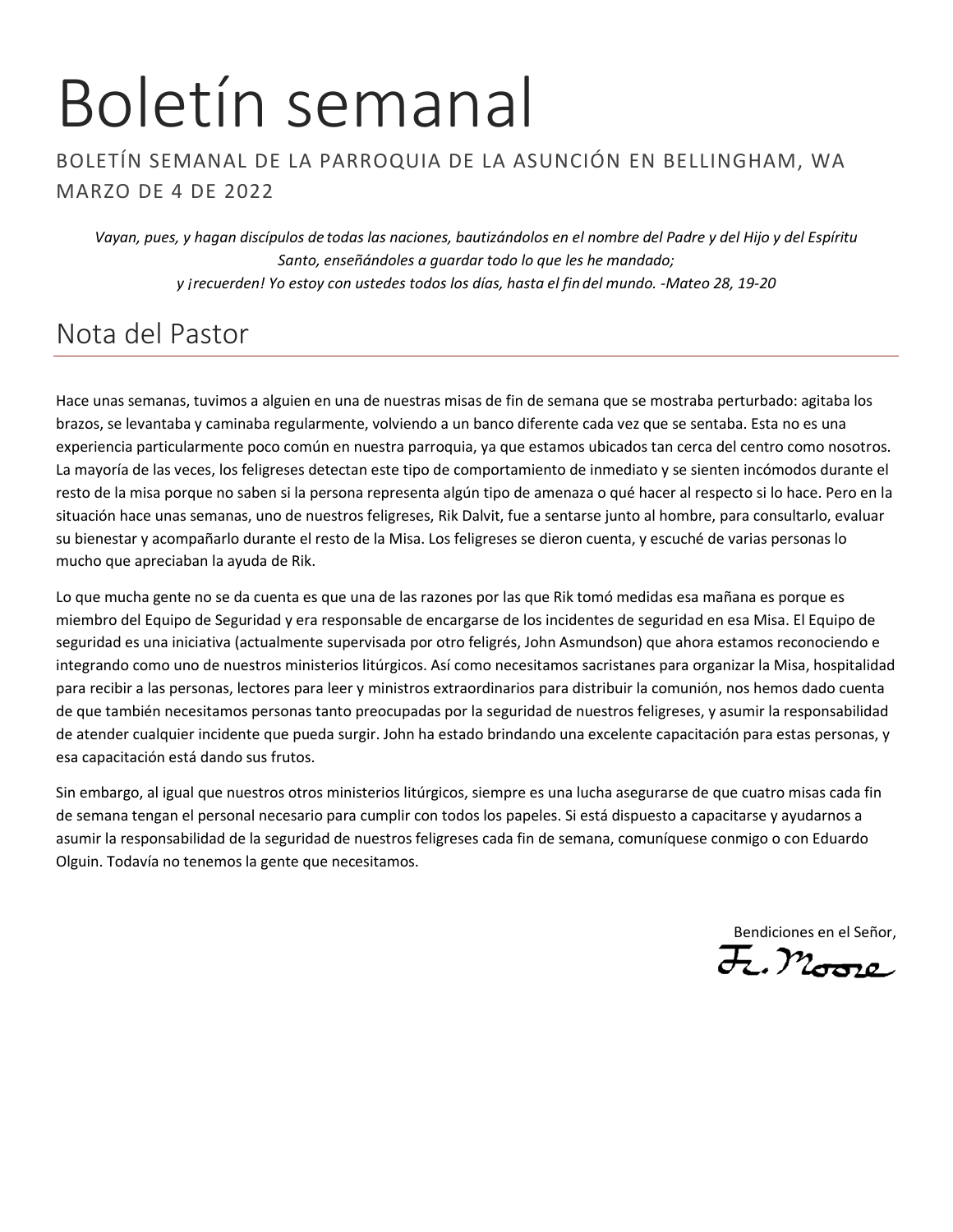### Revista Católica del Noreste en línea

Revista Católica del Noreste ahora tiene una versión digital semanal. Esta versión digital incluye información mucho más actual y artículos interesantes que la revista bimensual en papel. Los feligreses pueden suscribirse a nwcatholic.org/magazine (en inglés).

### Apoyo a Ucrania

El Departamento de Migración y Servicios para Refugiados de la Conferencia de Obispos Católicos de los Estados Unidos está monitoreando de cerca el conflicto en curso en Ucrania, así como los flujos de refugiados resultantes. La situación se desarrolla diariamente, y esta página se actualizará regularmente con nuevos recursos e información. Manténgase al día a [justiceforimmigrants.org/ukraine/.](https://justiceforimmigrants.org/ukraine/)

## Misa para el Mes de la Prevención del Abuso Infantil

Abril es el Mes Nacional de Prevención del Abuso Infantil. Durante este mes, todas las personas están invitadas a aumentar nuestra conciencia, a educarnos a nosotros mismos y a nuestras comunidades, y a buscar la curación para aquellos que han sido tan trágicamente afectados por el flagelo del abuso infantil. Como personas de fe que respetan la vida y la dignidad de cada persona humana, garantizar la seguridad de los niños es una responsabilidad dada por Dios. Para obtener más información sobre este tema haga visita archseattle.org/ (en inglés).

# Noticias Parroquiales

### Consagración de Rusia y Ucrania

A petición del Papa Francisco y del arzobispo Étienne, Asunción participará en la consagración de Rusia y Ucrania al Inmaculado Corazón de María en la Fiesta de la Anunciación (este viernes 25 de marzo). Recitaremos la oración de consagración en la iglesia después de la misa escolar (misa a las 8:15, oración poco después de las 9:00). Incluso aquellos que no pueden asistir a la Misa están invitados a participar siguiendo las instrucciones de la Arquidiócesis [aquí.](https://archseattle.org/event/pray-for-peace-and-the-consecration-of-russia-and-ukraine-to-the-immaculate-heart-of-mary/) La oración se puede encontrar en [inglés,](https://archseattle.org/wp-content/uploads/2022/03/Pope-Francis-Act-of-Consecration-2022.pdf) [español](https://archseattle.org/wp-content/uploads/2022/03/Pope-Francis-Act-of-Consecraton-2022_SPANISH.pdf) y [vietnamita.](https://archseattle.org/wp-content/uploads/2022/03/Vietnamese-Language-Act-of-Consecration-min.pdf)

### Presentaciones de Lighthouse Mission este fin de semana

Después de las 5:00 p.m., 8:00 a.m. y 10:00 a.m. Misas este fin de semana, el P. Moore ha invitado a Hans Erchinger-Davis, el presidente y CEO de Lighthouse Mission, a dar una presentación de 15 minutos sobre el ministerio de Lighthouse Mission y responder cualquier pregunta que los feligreses puedan tener. Somos muy bendecidos de tenerlo y de escuchar acerca de la obra de la Misión.

### Ya no se transmite la misa diaria

En Génesis 18, Abraham negocia con Dios acerca de cuántas personas justas tendrían que estar presentes en Sodoma y Gomorra para que él perdonara a la ciudad, y el número final en el que se establecen es 10. El P. Moore ha estado usando esto como el estándar durante cuánto tiempo para continuar transmitiendo Misas. Nuestros números diarios de Misas han caído por debajo de este punto, por lo que, a partir del martes, **ya no transmitiremos las Misas diarias**. Continuaremos transmitiendo las misas de fin de semana de 5:00 p.m. y 8:00 a.m. por ahora, así como funerales, bodas y bautizos a pedido.

### Cenas y presentaciones de sopa de Cuaresma

La presentación de la Cena de Sopa de la semana será dirigida por **Hope House**, el ministerio de alcance de Servicios Comunitarios Católicos organizado en el campus de Assumption.

Cada viernes de Cuaresma (del 4 de marzo al 8 de abril) se ofrecen Estaciones de la Cruz bilingües a las 6:00 pm en la Iglesia, seguidas de una Cena de Sopa y Presentación en el Gimnasio. Las donaciones de sopas vegetarianas y pan se pueden dejar en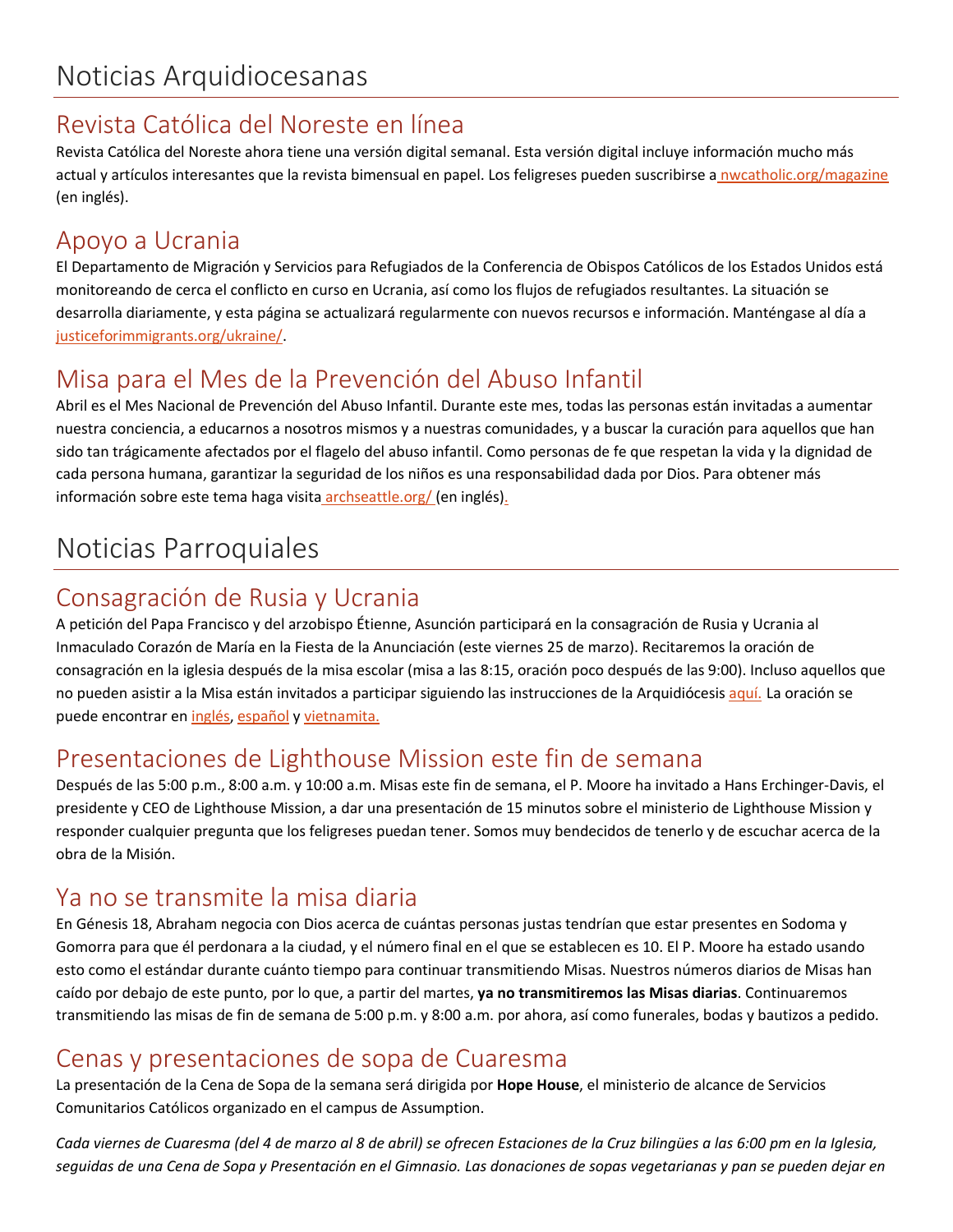el gimnasio a partir de las 5 p.m. del viernes, y su ayuda para instalar mesas y sillas entre las 5 y las 5:30 p.m. en el gimnasio es *necesaria y apreciada.*

### Cuencos de arroz CRS

Por favor, comience a traer sus donaciones de CRS Rice Bowl a la Iglesia. Habrá una reunión final de estas donaciones el Jueves Santo con miembros de nuestro Grupo de Servicios de Socorro Católico local recolectándolas en el Espacio de Reunión y presentándolas durante el Ofertorio. Como en años anteriores, le pedimos que, si es posible, escriba un cheque a la iglesia por la cantidad total en lugar de traer su recipiente lleno de centavos, níqueles, centavos y cuartos. Gracias de nuevo por su cuidado cuaresmal y preocupación por nuestras hermanas y hermanos en Cristo que se benefician

### Correo electrónico Fraudulento

Algunos feligreses han informado que han recibido correos electrónicos falsos que parecen provenir del diácono Larry o del padre Moore. Recuerde, su sacerdote, personal / voluntarios de la parroquia, NUNCA le pedirá que les dé una donación directamente. La parroquia solo recaudará fondos para:

- Mayordomía parroquial anual
- el Llamamiento Católico Anual
- colecciones especiales que se dan a conocer en la Misa y en el boletín

Si recibe una solicitud de un regalo que parece provenir de la parroquia, su pastor (al líder) o la parroquia que no es para uno de los anteriores, debe ignorar esta solicitud.

# Noticias de la escuela

### Canastas del Dia de la Madre

Los estudiantes actuales de séptimo grado están vendiendo canastas del Día de la Madre este fin de semana y hasta la próxima semana. La oficina de la escuela debe recibir los pedidos antes del **viernes 1 de abril**, por lo que este es un cambio rápido. Si desea comprar una canasta para apoyar el viaje de octavo grado a Washington, D.C. el próximo año, complete un [formulario de pedido\(](https://school.assumption.org/wp-content/uploads/2022/03/Hanging-Baskets.pdf)en inglés) y llévelo a la oficina de la escuela o póngalo por correo.

### Primavera

Las vacaciones de primavera comienzan el lunes 4 de abril para estar alineadas con el Distrito Escolar de Bellingham. Sin embargo, los estudiantes celebrarán un tiempo especial de oración el Viernes Santo (15 de abril) mientras concluimos la Semana Santa y nos preparamos para el Domingo de Pascua. Los feligreses son bienvenidos a unirse a los estudiantes para la Oración en el Jardín y las Estaciones de la Cruz a partir de las 10:15 am del 15 de abril.

# Organizaciones afiliadas

### ¡Apoye al banco de Comida del Ágape con Minigolf!

El banco de comida de Ágape, un ministerio autofinanciado de la Arquidiócesis de Seattle que sirve en el Condado de Whatcom, fomenta la dignidad, la comunidad y la justicia al aumentar el acceso a alimentos culturalmente apropiados, artículos de higiene, suministros educativos y recursos para la comunidad de trabajadores agrícolas del Condado de Whatcom. Vaya a jugar al minigolf con su familia o amigos y apoye financieramente al banco de alimentos todos los domingos de abril en Flatstick Pub Bellingham. \$ 2 de cada ronda de minigolf y \$ 2 de cada bebida para adultos se donarán al Banco de Alimentos Ágape. Todas las edades son bienvenidas en Flatstick hasta las 7pm. El personal de Ágape estará en el lugar todos los domingos de 1 a 4 pm para responder preguntas y compartir más sobre nuestro trabajo. Obtenga más información sobre Ágape en: archseattle.org/ágape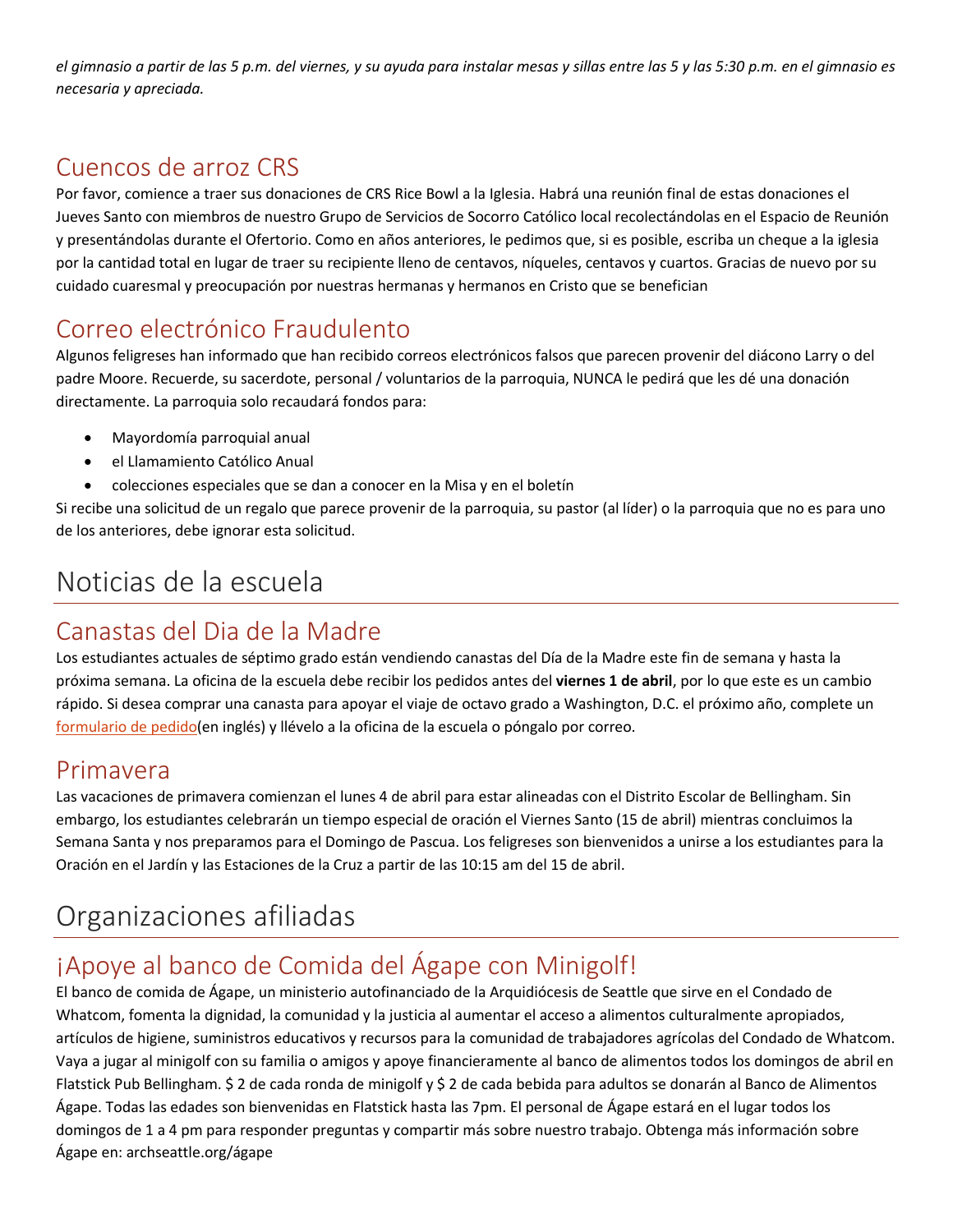# Salud

El Dr. Alan Chang es un feligrés y gastroenterólogo de la Asunción que fue lo suficientemente amable esta semana para proporcionarnos información importante sobre la salud del colon.

- El colon, también conocido come intestino grueso, es el último 3-4 pies del tacto intestinal. Incluye el recto, que son las ultimas pulgadas del colon.
- El cáncer colorrectal (CCR) es común en los Estados Unidos, excluyendo el cáncer de piel, es el tercer cáncer más común diagnosticado tanto en hombre como en mujeres; es la segunda causa más común de muertes en los Estado Unidos; el riesgo de por vida de desarrollar CCR es de aproximadamente 1 en 23 (4.3%) ara los hombres, y 1 en 25 (4.0%) para las mujeres.
- El CCR se puede prevenir en la mayoría de los casos. La gran mayoría de los canceres de colon comienzan en algún momento como un pólipo que es un crecimiento de tejido en el revestimiento del intestino. Con el paso del tiempo, algunos pólipos siguen creciendo y se convierten en cáncer de colon. Si extirpamos los pólipos, no están allí para convertirse en cáncer.
- ¿Quién debe ser examinado? Para los pacientes de riesgo promedio, el Grupo de Trabajo de Servicios Preventivos de los Estados Unidos (USPSTF) y la Sociedad Americana del Cáncer recomiendan la detección a partir de los 45 años. (Anteriormente tenía 50 años, pero las tendencias de aumento de la incidencia de CCR en adultos más jóvenes provocaron este cambio en la recomendación recientemente).
- ¿Debería alguien ser examinado incluso antes para detectar el CRC? Pacientes con alto riesgo, que pueden incluir antecedentes familiares de parientes de primer grado con cáncer de colon o pólipos precancerosos antes de los 60 años; varios miembros de la familia con CCR o pólipos precancerosos; antecedentes familiares de síndrome de CCR hereditario; y los pacientes con un diagnóstico previo de colitis ulcerosa o enfermedad de Crohn deben, en algunas situaciones, ser examinados antes.
- Las pruebas de detección regulares pueden ayudar a prevenir el cáncer colorrectal a través del diagnóstico en una etapa curable temprana o la extirpación de pólipos precancerosos. ¡Por favor, discuta la detección del CCR con su médico!

Puede encontrar más información en:

<https://www.cancer.org/es/>

<https://www.asge.org/home/crc-screening> (en inglés)